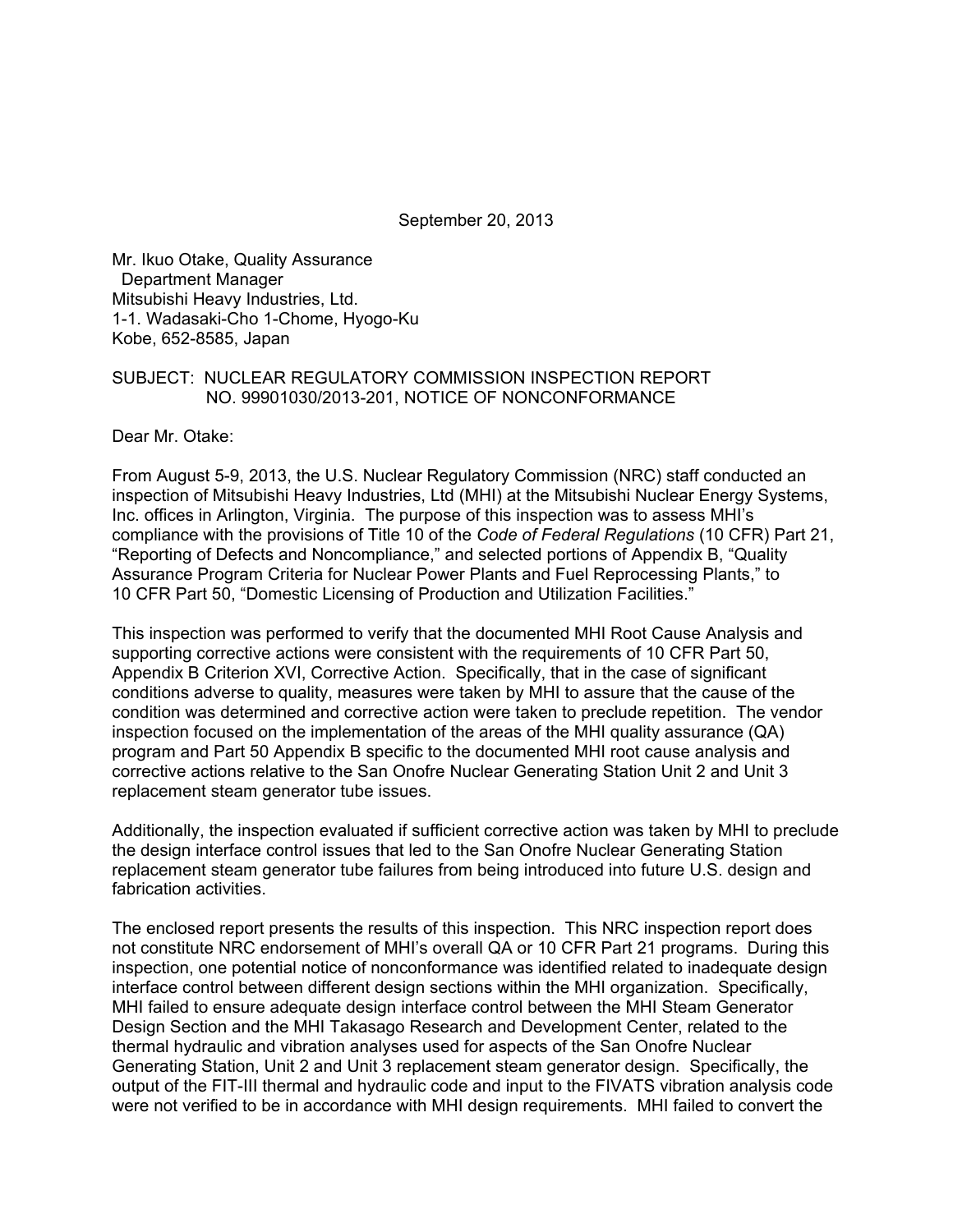#### $I. Otake$  - 2 -

wide gap flow velocity output results from the FIT-III analysis to narrow gap flow velocities needed as input for the FIVATS vibration analysis code.

Please provide a written statement or explanation within 30 days from the date of this letter in accordance with the instructions specified in the enclosed Notice of Nonconformance. We will consider extending the response time if you show good cause for us to do so.

In accordance with 10 CFR 2.390, "Public Inspections, Exemptions, Requests for Withholding," of the NRC's "Rules of Practice," a copy of this letter, its enclosures, and your response will be made available electronically for public inspection in the NRC Public Document Room or from the NRC's Agencywide Document Access and Management System, which is accessible from the NRC website at http://www.nrc.gov/reading-rm/adams.html.

To the extent possible (and if applicable), your response should not include any personal privacy, proprietary, or Safeguards Information (SGI) so that it can be made available to the public without redaction. If personal privacy or proprietary information is necessary to provide an acceptable response, please provide a bracketed copy of your response that identifies the information that should be protected, as well as a redacted copy of your response that deletes such information. If you request that such material be withheld from public disclosure, you must specifically identify the portions of your response that you seek to have withheld and provide in detail the bases for your claim (e.g., explain why the disclosure of information will create an unwarranted invasion of personal privacy or provide the information required by 10 CFR 2.390(b) to support a request for withholding confidential commercial or financial information). If SGI is necessary to provide an acceptable response, please provide the level of protection described in 10 CFR 73.21, "Protection of Safeguards Information: Performance Requirements."

Sincerely,

*/RA/* 

Michael Cheok, Acting Director Division of Construction Inspection and Operational Programs Office of New Reactors

Docket No. 99901030

Enclosures:

- 1. Notice of Nonconformance
- 2. Inspection Report No. 99901030/2013-201 and Attachment(s)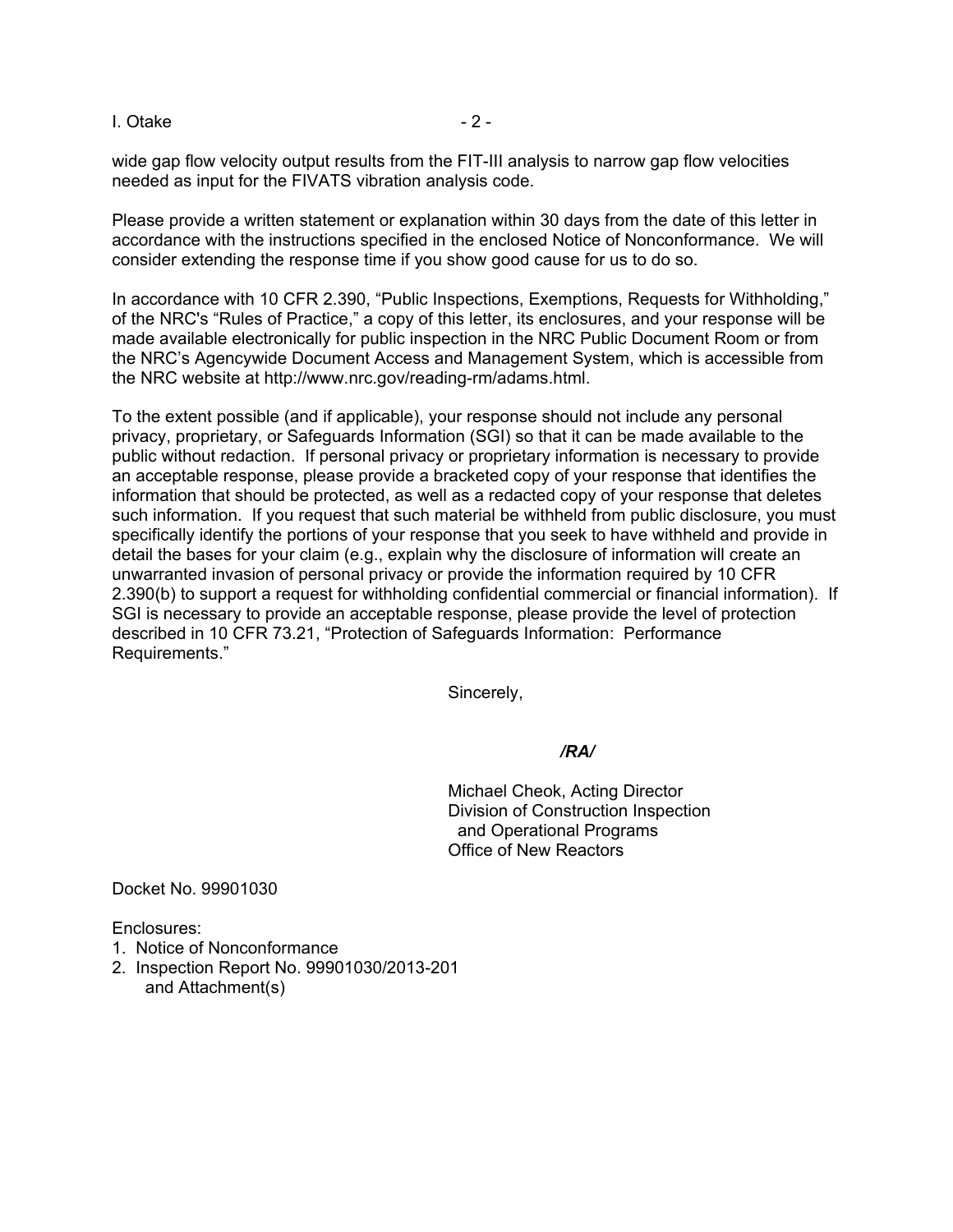wide gap flow velocity output results from the FIT-III analysis to narrow gap flow velocities needed as input for the FIVATS vibration analysis code.

Please provide a written statement or explanation within 30 days from the date of this letter in accordance with the instructions specified in the enclosed Notice of Nonconformance. We will consider extending the response time if you show good cause for us to do so.

In accordance with 10 CFR 2.390, "Public Inspections, Exemptions, Requests for Withholding," of the NRC's "Rules of Practice," a copy of this letter, its enclosures, and your response will be made available electronically for public inspection in the NRC Public Document Room or from the NRC's Agencywide Document Access and Management System, which is accessible from the NRC website at http://www.nrc.gov/reading-rm/adams.html.

To the extent possible (and if applicable), your response should not include any personal privacy, proprietary, or Safeguards Information (SGI) so that it can be made available to the public without redaction. If personal privacy or proprietary information is necessary to provide an acceptable response, please provide a bracketed copy of your response that identifies the information that should be protected, as well as a redacted copy of your response that deletes such information. If you request that such material be withheld from public disclosure, you must specifically identify the portions of your response that you seek to have withheld and provide in detail the bases for your claim (e.g., explain why the disclosure of information will create an unwarranted invasion of personal privacy or provide the information required by 10 CFR 2.390(b) to support a request for withholding confidential commercial or financial information). If SGI is necessary to provide an acceptable response, please provide the level of protection described in 10 CFR 73.21, "Protection of Safeguards Information: Performance Requirements."

Sincerely,

#### */RA/*

Michael Cheok, Acting Director Division of Construction Inspection and Operational Programs Office of New Reactors

Docket No. 99901030

Enclosures:

- 1. Notice of Nonconformance
- 2. Inspection Report No. 99901030/2013-201
- and Attachment(s) DISTRIBUTION:

See next page

**ADAMS Accession No**.: MI 13261A189 \*via e-mail NRO-002

| <b>OFFICE</b> | NRO/DCIP/MVIB | NRO/DCIP/MVIB   | Region IV   | NRR/DE/ESGB   | NRR/DE/ESGB |
|---------------|---------------|-----------------|-------------|---------------|-------------|
| <b>NAME</b>   | RMcIntyre     | JOrtega-Luciano | GWerner     | EMurphy       | AJohnson    |
| <b>DATE</b>   | 09/18/2013    | 09/18/2013      | 09/12/2013  | 09/12/2013    | 09/19/2013  |
| <b>OFFICE</b> | NRO/DCIP      | NRO/DCIP/MVIB   | NRO/DCIP    | NRO/DCIP      |             |
| <b>NAME</b>   | TFrye         | ERoach          | AValentin   | <b>MCheok</b> |             |
| <b>DATE</b>   | 09/16/2013    | 09/19/2013      | 09/19 /2013 | 09/20/2013    |             |

#### **OFFICIAL RECORD COPY**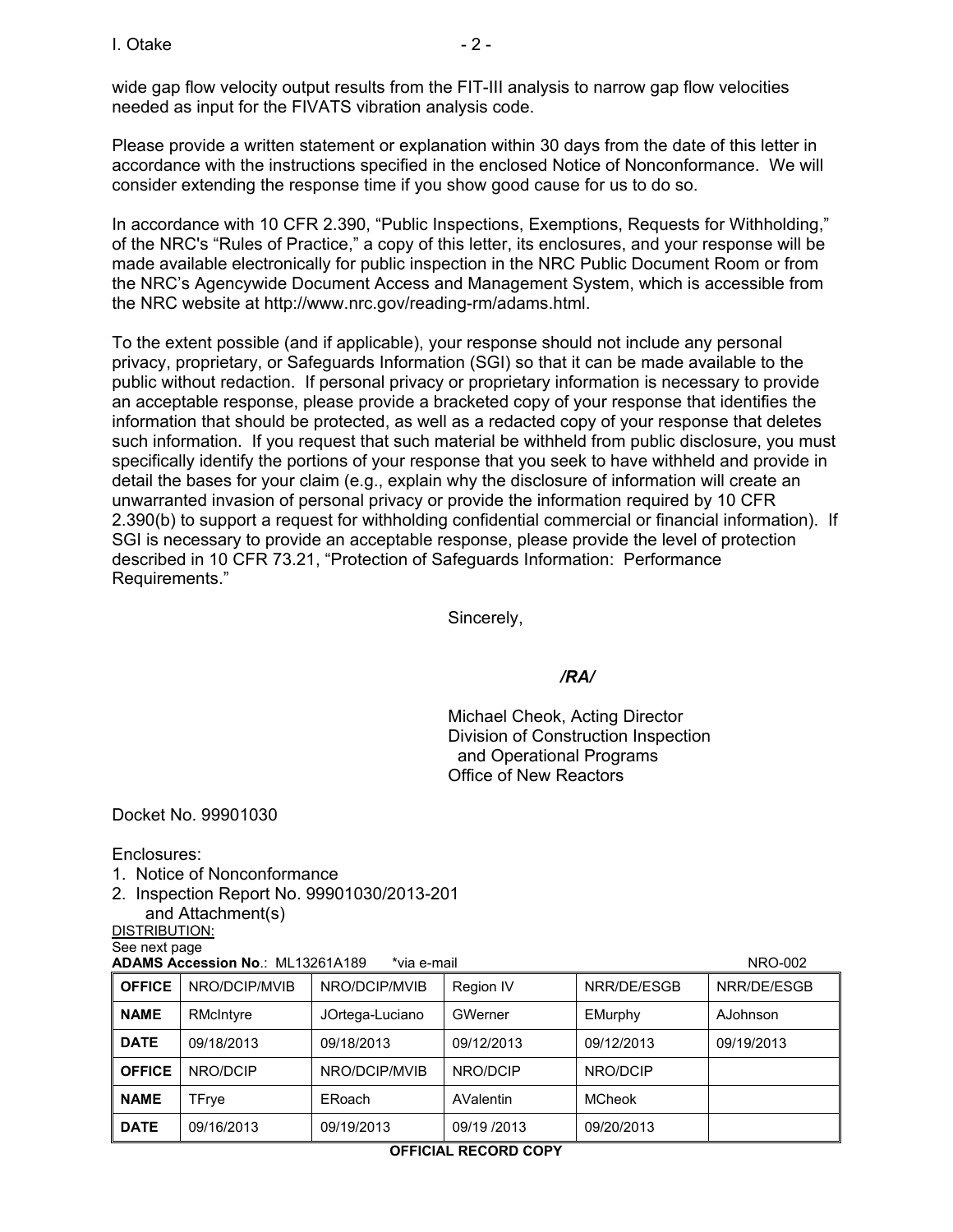### Subject: NUCLEAR REGULATORY COMMISSION INSPECTION REPORT NO. 99901030/2013-201, NOTICE OF NONCONFORMANCE

DISTRIBUTION: KKavanagh, ASakadales RRasmussen RLantz MFitzGibbon LDudes, AHowell, SReynolds **TBergman JWeil SBurnell** VDricks **GTracy** GHolahan **GWarnick** Rich.Stonge@sce.com ikuo\_otake@mhi.co.jp vann\_mitchell@mnes-us.com frank\_gillespie@mnes-us.com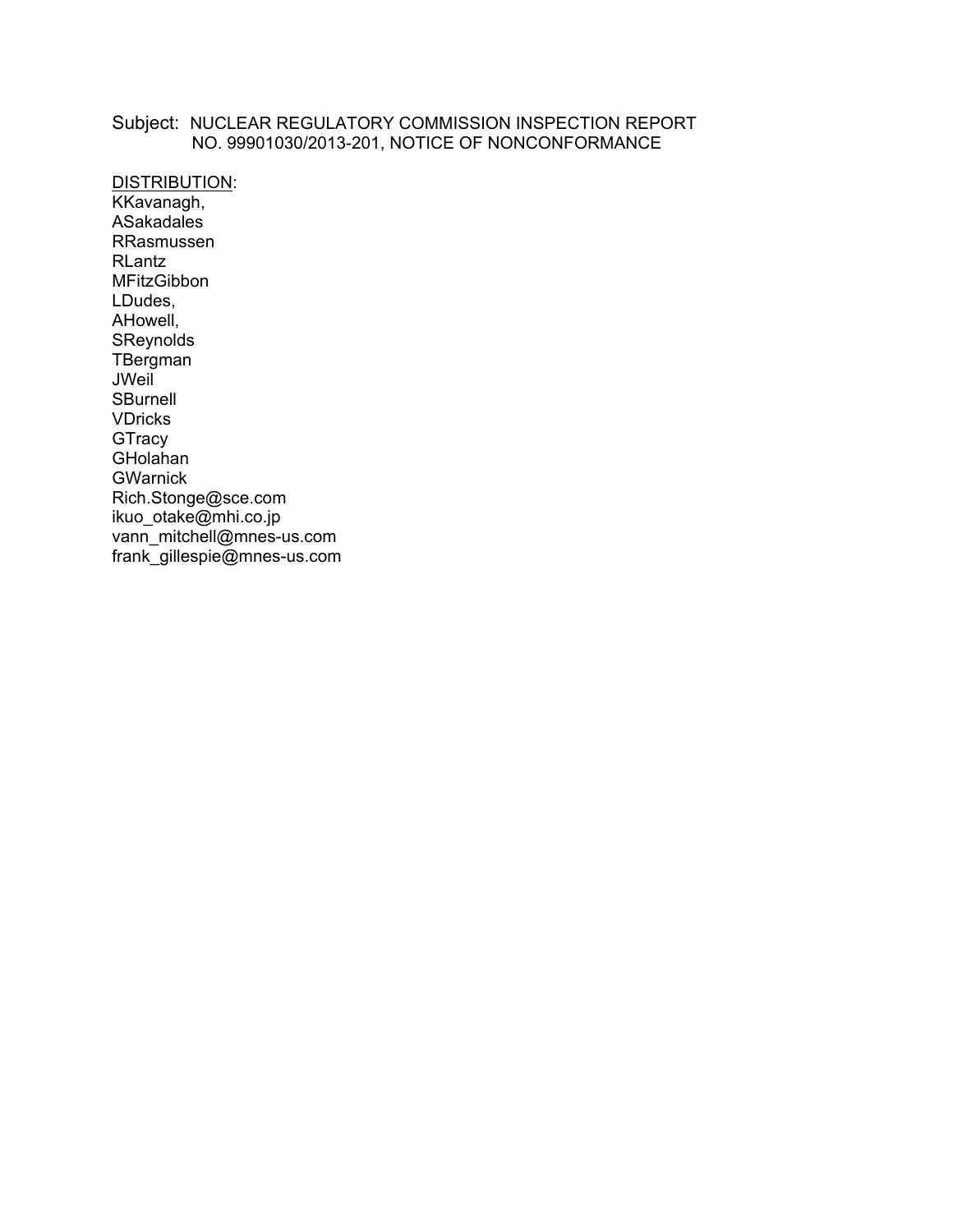#### **NOTICE OF NONCONFORMANCE**

Mitsubishi Heavy Industries, Ltd Docket No. 99901030 1-1. Wadasaki-Cho 1-Chome, Hyogo-Ku Report No. 2013-201 Kobe, 652-8585, Japan

Based on the results of a U.S. Nuclear Regulatory Commission (NRC) inspection of Mitsubishi Heavy Industries, Ltd (MHI) conducted at the Mitsubishi Nuclear Energy Systems offices in Arlington, Virginia, from August 5 through August 9, 2013, certain activities were not conducted in accordance with NRC requirements that were contractually imposed upon MHI by its customers or by NRC licensees.

Criterion III of Appendix B to Title 10 of the *Code of Federal Regulations* (10 CFR) Part 50, states, in part, that, "measures shall be established to assure that applicable regulatory requirements and the design basis…are correctly translated into specifications, drawings, procedures, and instructions. It also states, in part, that, "measures shall be established for the identification and control of design interfaces and for coordination among participating design organizations. These measures shall include the establishment of procedures among participating design organizations for the review, approval, release, distribution, and revision of documents involving design interfaces."

Contrary to the above, during the design of replacement steam generators for Southern California Edison, from approximately 2004 to 2008, MHI did not establish measures for control of design interfaces between the MHI Steam Generator Design Section and the MHI Takasago Research and Development Center, related to the thermal hydraulic and vibration analyses used for aspects of the San Onofre Nuclear Generating Station, Unit 2 and Unit 3 replacement steam generator design. Specifically, the output of the FIT-III thermal-hydraulic code and input to the flow induced vibration analysis software (FIVATS) vibration code were not verified to be in accordance with MHI design requirements. MHI failed to convert the wide gap flow velocity output results from the FIT-III analysis to narrow gap flow velocities needed as input for the FIVATS vibration analysis code.

This issue has been identified as Nonconformance 99901030/2013-201-01

Please provide a written statement or explanation to the U.S. Nuclear Regulatory Commission, ATTN: Document Control Desk, Washington, DC 20555-0001, with a copy to the Chief, Construction Mechanical Vendor Branch, Division of Construction Inspection and Operational Programs, Office of New Reactors, within 30 days of the date of the letter transmitting this Notice of Nonconformance. This reply should be clearly marked as a "Reply to a Notice of Nonconformance" and should include for each noncompliance: (1) the reason for the noncompliance or, if contested, the basis for disputing the noncompliance; (2) the corrective steps that have been taken and the results achieved; (3) the corrective steps that will be taken to avoid further noncompliance; and (4) the date when the corrective action will be completed. Where good cause is shown, consideration will be given to extending the response time. Because your response will be made available electronically for public inspection in the NRC Public Document Room or from the NRC's Agencywide Documents Access and Management System, which is accessible from the NRC web site at http://www.nrc.gov/readingrm/adams.html, to the extent possible it should not include any personal privacy, proprietary, or Safeguards Information (SGI) so that it can be made available to the public without redaction. If personal privacy or proprietary information is necessary to provide an acceptable response, then please provide a bracketed copy of your response that identifies the information that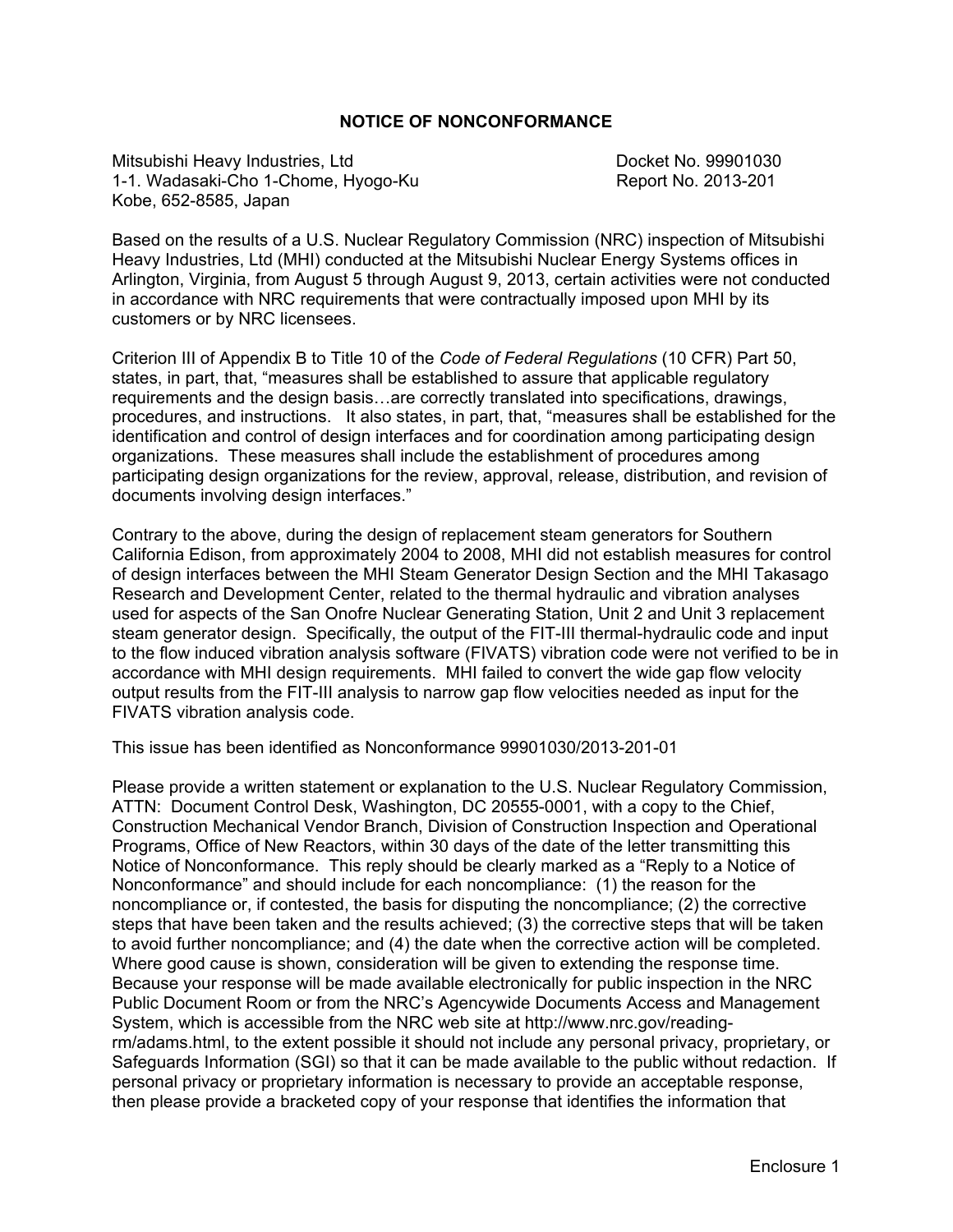should be protected and a redacted copy of your response that deletes such information. If you request that such material be withheld, you must specifically identify the portions of your response that you seek to have withheld and provide in detail the bases for your claim of withholding (e.g., explain why the disclosure of information will create an unwarranted invasion of personal privacy or provide the information required by 10 CFR 2.390(b) to support a request for withholding confidential commercial or financial information). If SGI is necessary to provide an acceptable response, please provide the level of protection described in 10 CFR 73.21, "Requirements for the Protection of Safeguards Information."

Dated this 20th day of September 2013.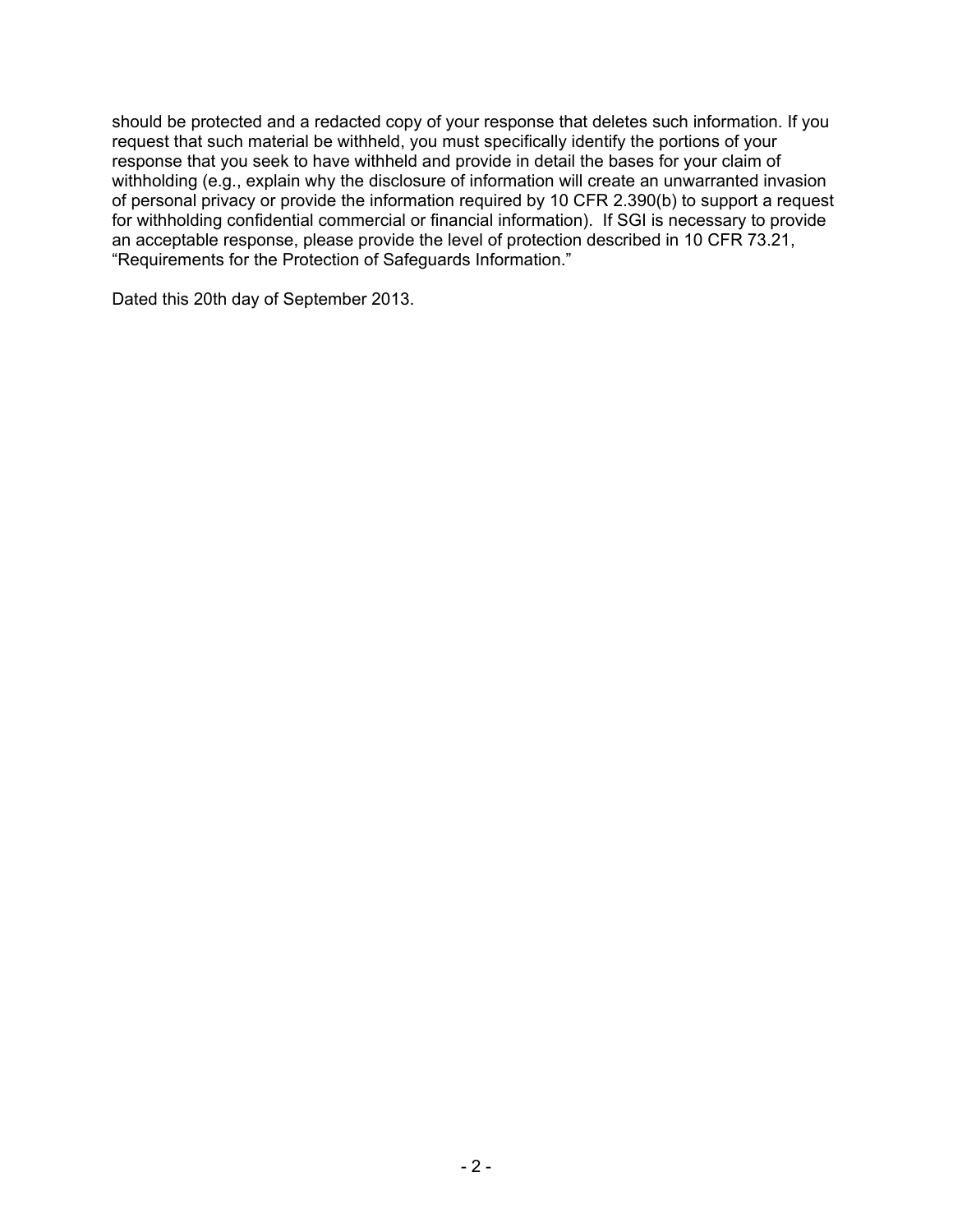#### **U.S. NUCLEAR REGULATORY COMMISSION OFFICE OF NEW REACTORS DIVISION OF CONSTRUCTION INSPECTION AND OPERATIONAL PROGRAMS VENDOR INSPECTION REPORT**

| Docket No.:                       | 99901030                                                                                                                                                                                                                                                                                                                                                                                                                          |                                                                                                                                                                 |  |
|-----------------------------------|-----------------------------------------------------------------------------------------------------------------------------------------------------------------------------------------------------------------------------------------------------------------------------------------------------------------------------------------------------------------------------------------------------------------------------------|-----------------------------------------------------------------------------------------------------------------------------------------------------------------|--|
| Report No.:                       | 99901030/2013-201                                                                                                                                                                                                                                                                                                                                                                                                                 |                                                                                                                                                                 |  |
| Vendor:                           | Mitsubishi Heavy Industries, Ltd.<br>1-1. Wadasaki-Cho 1-Chome, Hyogo-Ku<br>Kobe, 652-8585, Japan                                                                                                                                                                                                                                                                                                                                 |                                                                                                                                                                 |  |
| Vendor Contact:                   | Mr. Ikuo Otake, Quality Assurance Department Manager<br>Mitsubishi Heavy Industries<br>Telephone: 81-78-672-3782<br>E-mail: ikuo otake@mhi.co.jp                                                                                                                                                                                                                                                                                  |                                                                                                                                                                 |  |
| <b>Nuclear Industry Activity:</b> | Mitsubishi Heavy Industries (MHI) manufactures safety-related<br>and American Society of Mechanical Engineers Boiler and<br>Pressure Vessel Code items and components. MHI supplies<br>reactor vessels, steam generators, reactor internals, and balance<br>of plant components for the nuclear industry and has provided<br>some of these components to the current U.S. fleet of nuclear<br>reactors as replacement components. |                                                                                                                                                                 |  |
| <b>Inspection Dates:</b>          | August 5 - 9, 2013, (Arlington, VA))                                                                                                                                                                                                                                                                                                                                                                                              |                                                                                                                                                                 |  |
| <b>Inspection Team Leader:</b>    | <b>Richard McIntyre</b>                                                                                                                                                                                                                                                                                                                                                                                                           | NRO/DCIP/MVIB                                                                                                                                                   |  |
| <b>Inspection Team Members:</b>   | Laura Dudes<br><b>Edward Roach</b><br>Jonathan Ortega<br>Greg Werner<br><b>Emmett Murphy</b><br>Andrew Johnson                                                                                                                                                                                                                                                                                                                    | NRO/Director/DCIP/Sr Mgmt Rep<br>NRO/DCIP/MVIB/Team Manager<br>NRO/DCIP/MVIB<br>R IV/SPB/Inspection and<br><b>Assessment Lead</b><br>NRR/DE/ESGB<br>NRR/DE/ESGB |  |
| Approved by:                      | Edward H. Roach, Chief<br>Mechanical Vendor Inspection Branch<br>Division of Construction Inspection<br>and Operational Programs<br><b>Office of New Reactors</b>                                                                                                                                                                                                                                                                 |                                                                                                                                                                 |  |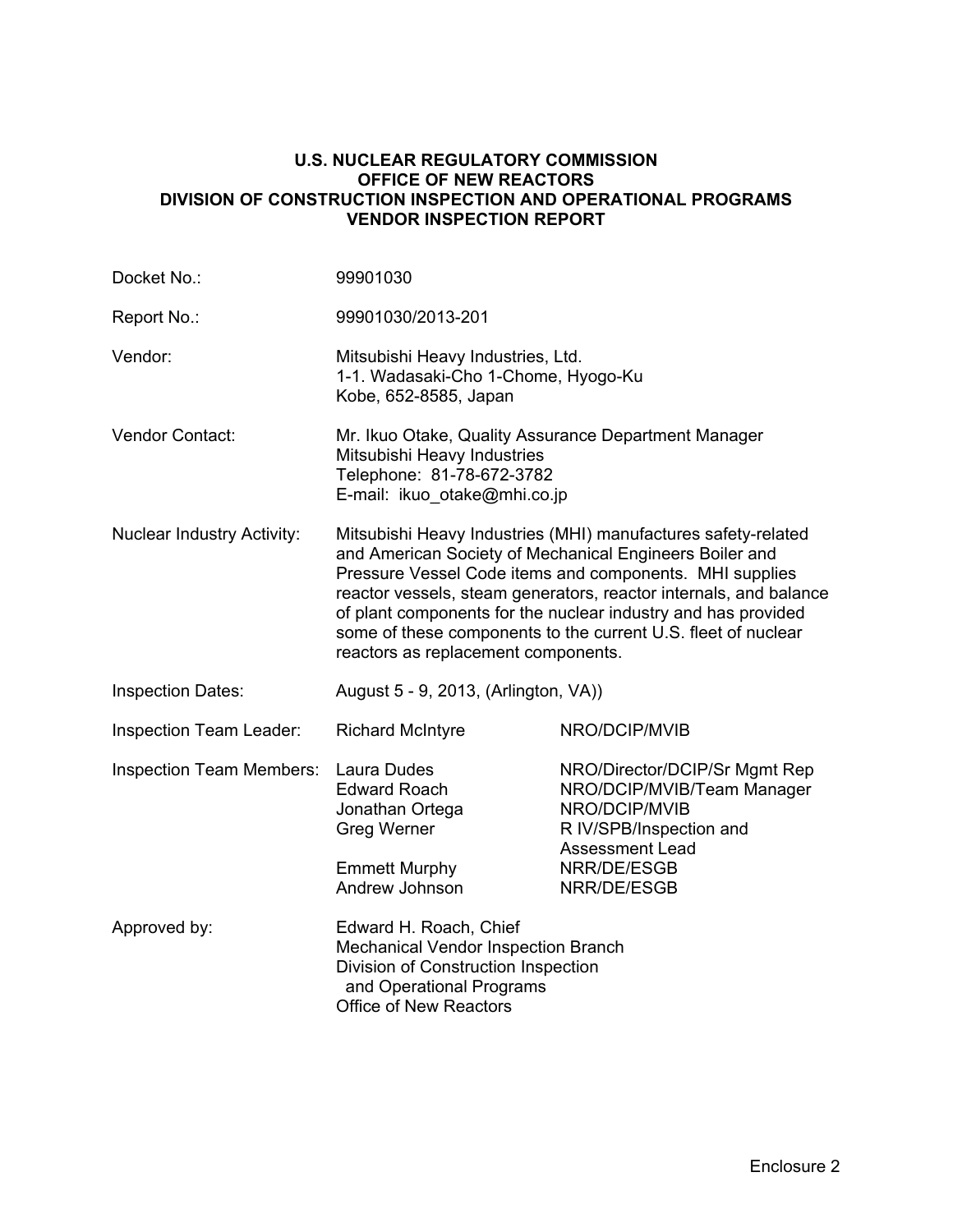### **EXECUTIVE SUMMARY**

#### Mitsubishi Heavy Industries, Ltd. 99901030/2013-201

The U.S. Nuclear Regulatory Commission (NRC) conducted this inspection to verify that the Mitsubishi Heavy Industries, Ltd. (MHI) implemented a quality assurance (QA) program that complies with the requirements of Appendix B, "Quality Assurance Criteria for Nuclear Power Plants and Fuel Reprocessing Plants," to Title 10 of the *Code of Federal Regulations* (10 CFR) Part 50, "Domestic Licensing of Production and Utilization Facilities." The NRC inspection team conducted the inspection of MHI at the Mitsubishi Nuclear Energy Systems offices in Arlington, Virginia, from August 5 through 9, 2013.

The purpose of this vendor inspection was to verify that the documented MHI root cause analysis and supporting corrective actions were consistent with the requirements of 10 CFR Part 50, Appendix B Criterion XVI, Corrective Action, and that in the case of significant conditions adverse to quality, measures were taken to assure that the cause of the condition was determined and corrective actions were taken to preclude repetition.

This vendor inspection focused on the implementation of the areas of the MHI QA program and Part 50 Appendix B specific to the documented MHI root cause analysis and specific corrective actions relative to the Southern California Edison San Onofre Nuclear Generating Station (SONGS), Unit 2 and Unit 3 replacement steam generator (RSG) tube issues.

Finally, the inspection evaluated if sufficient corrective action was taken by MHI to preclude the issues that led to the SONGS RSG tube failures from being introduced into future U.S. design and fabrication activities.

#### Review of Root Cause

The inspection reviewed the programmatic MHI "Root Cause Analysis Report for tube wear identified in the Unit 2 and Unit 3 Steam Generators of San Onofre Nuclear Generating Station," Revision 0, in order to determine if the two root and three contributing causes were determined using a systematic methodology to appropriately address the significant condition adverse to quality. As part of this review, the inspection team made an assessment as to the adequacy of the extent of condition review, extent of cause review, and corrective actions taken and/or planned to be taken to preclude repetition. The review included looking at the following items:

- Correspondence between senior managers at Southern California Edison and MHI
- Design consultation purchase orders
- Design review meeting minutes and presentations
- Third party design review documents
- Operating experience both internal and external to MHI
- Draft root cause evaluation reports and presentations
- Design specifications
- MHI procedures
- Numerous e-mails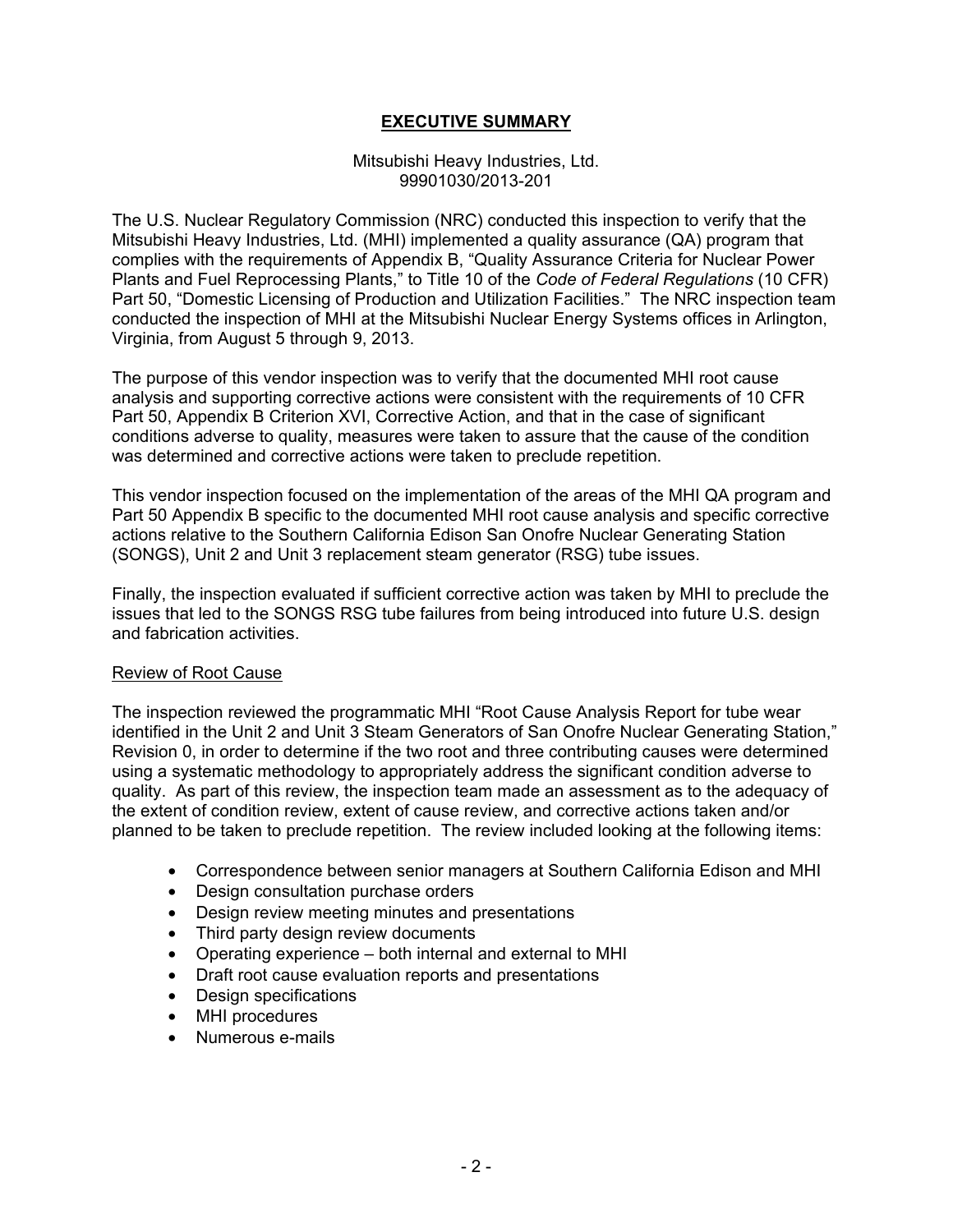The inspection team also interviewed a number of individuals that participated in the root cause evaluation to understand what was reviewed and how the cause evaluation dispositioned the results.

The inspection team concluded that the MHI root and contributing causes were programmatically and technically reasonable. The corrective actions identified and implemented to the address the root and contributing causes were reasonable and should prevent the same types of errors from being introduced during future design and fabrication activities. No findings were identified.

#### Review of Corrective Action

The inspection evaluated if sufficient corrective action was taken by MHI to preclude the issues that led to the SONGS RSG tube failures from being introduced into future U.S. design and fabrication activities. The inspection team reviewed Corrective Action Reports (CAR) written to support MHI's root cause analysis results for SONGS RSG tube wear vibration issues. This included the review of the specific cause that led to the corrective actions, the extent of condition, and the preventive actions to preclude repetition.

The team verified that MHI took corrective actions related to the identified FIT-III computer code issues and commercial grade dedication for other non safety-related computer programs. Also, as part of the corrective actions and extent of condition, MHI revised all the software procedures to include measures to ensure that the software was used within their limitations as applicable. As part of the extent of condition, MHI took action to evaluate all the software uses across the different design centers, to dedicate that software, and to revise their respective procedures as applicable. MHI dedicated all the software that could be used in future safety-related design activities.

Also, the team verified that MHI conducted a program review for design of all pressure boundary components such as steam generators, reactor vessels, core internals, pressurizer, reactor coolant piping, and control rod drive mechanisms. This review was performed to identify other design features and assumptions that needed to be programmatically captured to prevent repetition of similar design issues that led to the SONGS RSG tube failures. This program review included an evaluation of the Steam Generator Design Section, Reactor Internal Design Section, and the Component Design Section. The team verified that the identified changes were incorporated accordingly and are adequate to resolve the significant conditions adverse to quality documented in several MHI CARs.

During the review of the CARs, Nonconformance 99901030/2013-201-01 was identified for MHI's failure to ensure adequate design interface control between the MHI Steam Generator Design Section and the MHI Takasago Research and Development Center, related to the thermal hydraulic and vibration analyses used for aspects of the SONGS Unit 2 and Unit 3 RSG design. Specifically, the output of the FIT-III thermal-hydraulic code and input to the flow induced vibration analysis software (FIVATS) vibration code were not verified to be in accordance with MHI design requirements. MHI failed to convert the wide gap flow velocity output results from the FIT-III analysis to narrow gap flow velocities needed as input for the FIVATS vibration analysis code.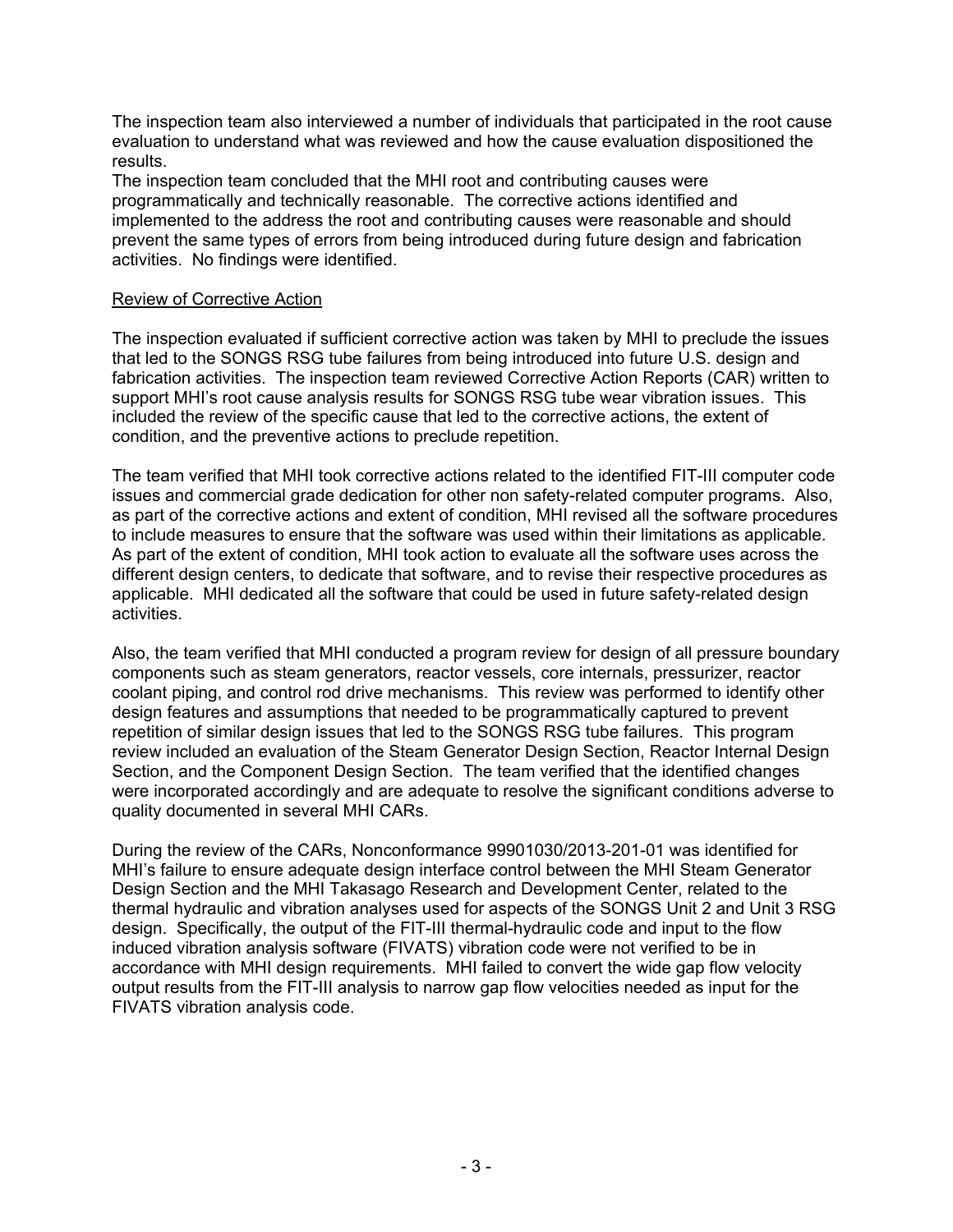# **REPORT DETAILS**

### **1. Root Cause Analysis**

### a. Inspection Scope

The inspection team reviewed the Mitsubishi Heavy Industries (MHI) programmatic "Root Cause Analysis Report for tube wear identified in the Unit 2 and Unit 3 Steam Generators of San Onofre Nuclear Generating Station (SONGS)," Revision 0, in order to determine if the two root and three contributing causes were determined using a systematic methodology to appropriately address the significant condition adverse to quality. As part of this review, the inspection team made an assessment as to the adequacy of the extent of condition review, extent of cause review, and corrective actions taken and/or planned to be taken to preclude repetition. The review included looking at the following items:

- Correspondence between senior managers at Southern California Edison and MHI
- Design consultation purchase orders
- Design review meeting minutes and presentations
- Third party design review documents
- Operating experience both internal and external to MHI
- Draft root cause evaluation reports and presentations
- Design specifications
- MHI procedures
- Numerous e-mails

The inspection team also interviewed a number of individuals that participated in the root cause evaluation to understand what was reviewed and how the cause evaluation dispositioned the results of the various methods. This NRC inspection was focused specifically on MHI's root cause analysis (RCA) and corrective actions.

### b. Observations and Findings

### b.1 Background

The MHI Three-Dimensional Thermal and Hydraulic Analysis computer code (FIT-III) was initially developed in 1978 for use in modifying Westinghouse designed square pitch tube steam generators. In 1992, the MHI Takasago Research and Development Center (Takasago) modified FIT-III for use on triangular pitch tube steam generators. At the time of the conversion to triangular pitch, the output of FIT-III was the wide gap velocity versus the narrow gap velocity required to be input into the flow induced vibration analysis software (FIVATS) vibration analysis code. The MHI Steam Generator Design Section (SGDS) thought the output of FIT-III was the narrow gap velocity. All MHI designed triangular pitch steam generators up through SONGS (total of five nuclear power plants) used the incorrect gap velocities. However, no other operating steam generator has developed fluid elastic instability as found at SONGS.

### b.2 MHI Root Case Analysis

The inspection team determined that MHI used a number of accepted techniques to complete their programmatic root cause. The methods used by MHI were the cause-effect analysis, barrier analysis, and change analysis which resulted in the identification of two root causes and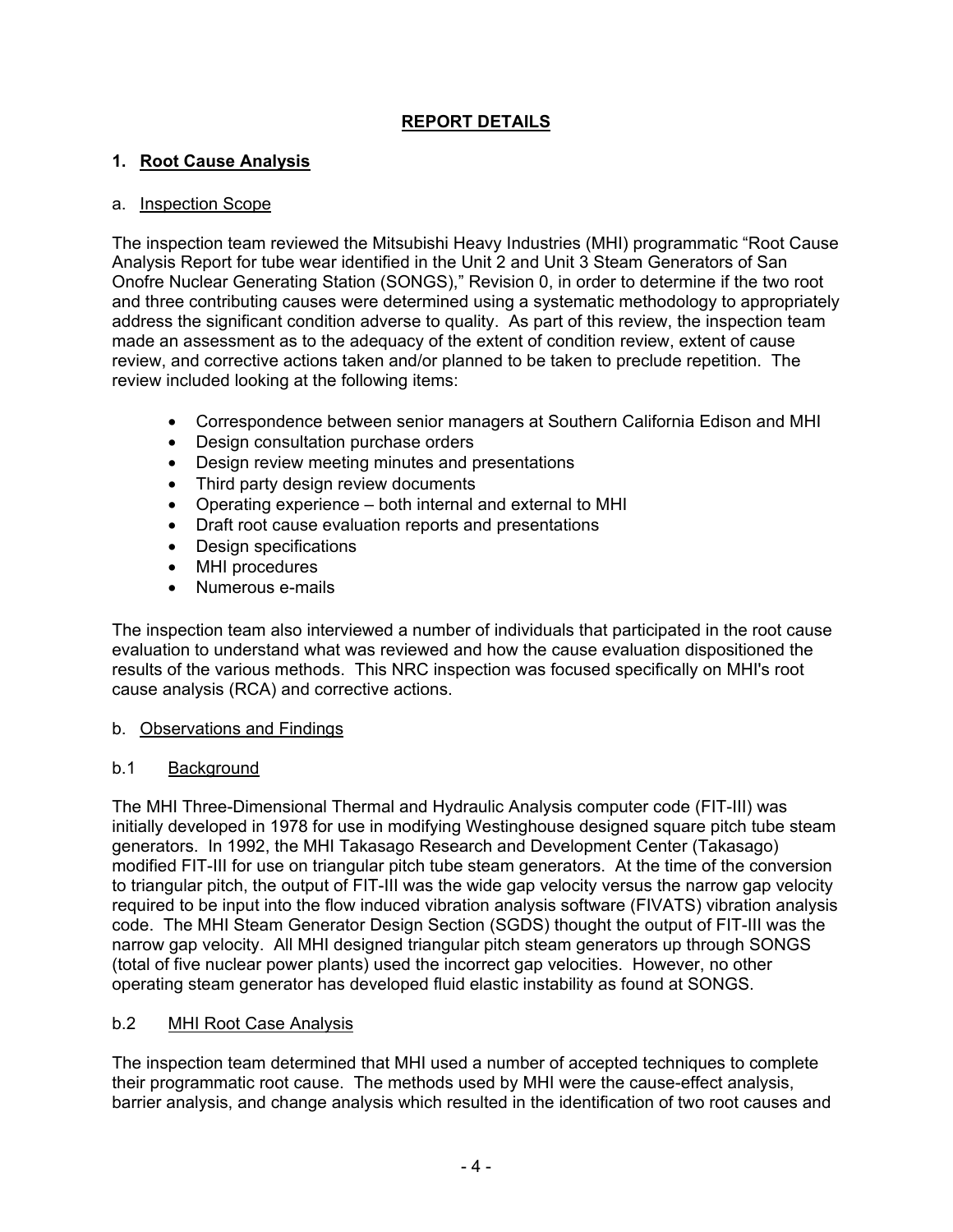three contributing causes. As part of the review, the inspection team examined the corrective actions taken for each root and contributing cause as follows:

• Root Cause 1: Insufficient programmatic requirement to ensure effective anti-vibration bar contact force to prevent in-plane fluid elastic instability and random vibration (and subsequent wear) under localized thermal-hydraulic conditions that included high void fraction, high flow velocity, and high hydro-dynamic pressure.

MHI revised Procedure 5BBB60-N01 "Procedure for Controlling of the Design Activities." The revised procedure requires all new steam generator designs to address the need for effective tube-to-anti-vibration bar contact force under localized thermal-hydraulic conditions that included high void fraction, high flow velocity, and high hydro-dynamic pressure. MHI also added a requirement to compare the steam generator design parameters to the design parameters of previous successful MHI steam generator designs, and provided training to all steam generator engineers on the SONGS steam generator event and the revised procedure.

• Root Cause 2: The design control process did not provide sufficient direction to ensure that an evaluation of the need for an analysis of flow induced vibration of the retainer bar was performed and verified.

MHI revised Procedure 5BBB60-N01 "Procedure for Controlling of the Design Activities." The revised procedure requires evaluation of retainer bars, and other steam generator parts subject to flow induced vibration, to determine the different analyses (and the level of analysis) that need to be performed to support the steam generator design. MHI revised the engineer training program (for both new and existing employees) to include the necessary training for engineers to be able to determine the required analyses of each steam generator part subject to flow induced vibration.

• Contributing Cause 1: The FIT-III user manual and design procedure did not specify the need to convert the output for the triangular configuration that is used as an input to the vibration analysis.

MHI developed Procedure MS5BBB1-N0002, "Procedure for Tube Vibration Analysis," and revised procedure KAS-20120303, "FIT-III Code Description Note (Code User's Manual)" that supports the use of both square and triangular pitch tube configurations. The inspector determined that the new procedure on tube vibration analysis provides a high-level overview of the tube vibration analysis process and lists the basic inputs and outputs that are calculated in each step of the tube vibration analysis. The appendices of the vibration analysis procedure address the details of how the damping ratio and critical factors for in-plane flow elastic instability are calculated. The review of the Code User's Manual showed that equations, detailed color figures, and text have been added to the manual to show the difference between the wide and narrow gaps and to clearly state the need to convert wide gap velocity to narrow gap velocity for triangle pitch steam generators. The training records documented attendance at the training and each participant's acknowledgement of understanding of the training.

• Contributing Cause 2: Insufficient programmatic requirement for code validation procedure (only one of five validation methods was performed).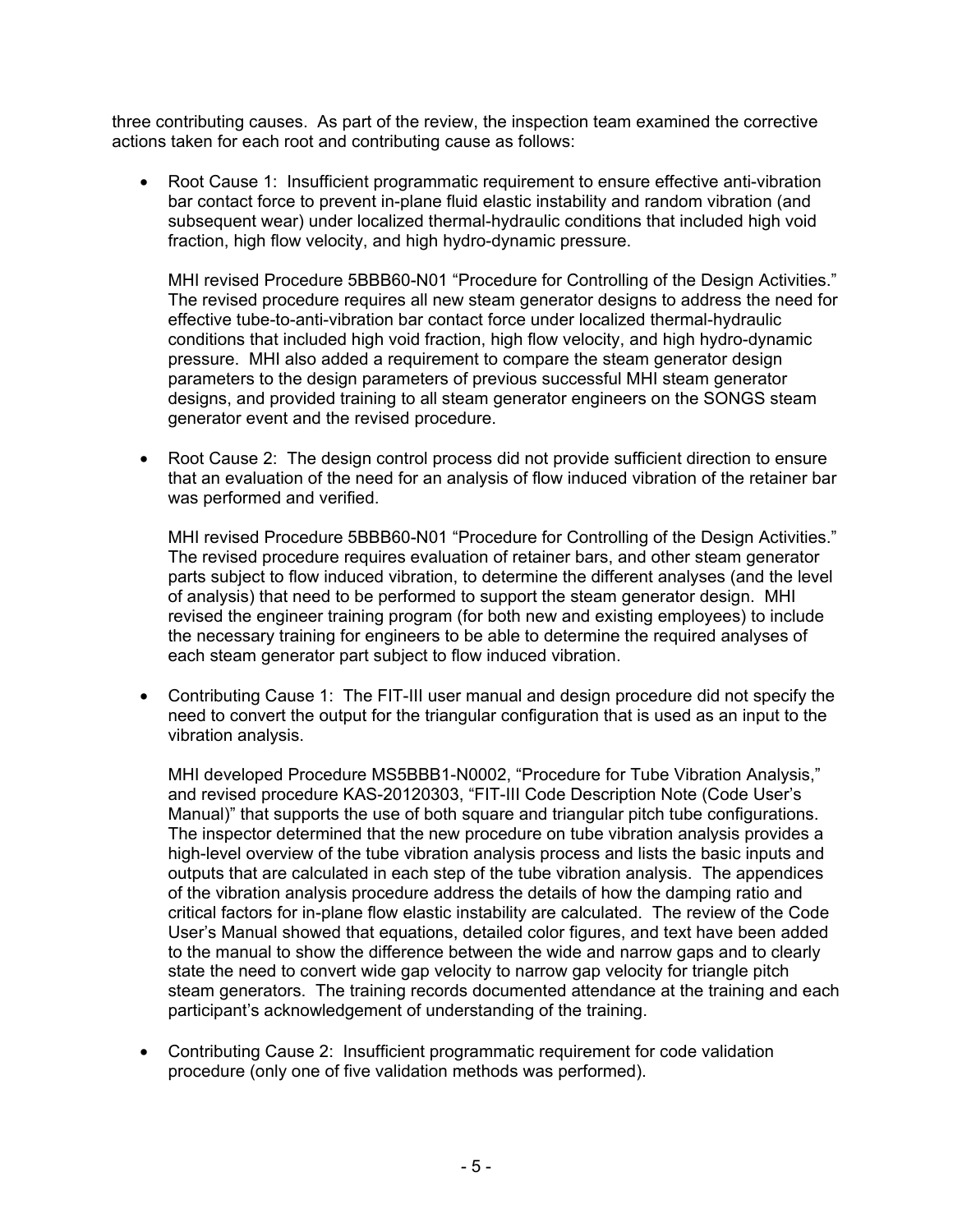MHI determined that future computer software validations should require additional comparison to other validation methods in steam generator design analysis, if necessary, depending on the complexity and/or importance of the analysis. MHI added validation requirements to Procedure 5BB60-N08, "Procedure for Development and Control of Computer Software." The inspection team determined that this procedure showed that the scope of the additional validation requirements was based on whether the analysis being performed by the computer software was defined as complex or important. Complex analyses were defined as those analyses that analyze physical phenomena, such as fluid dynamic simulations or structural analyses. Important analyses were defined as safety related analyses.

• Contributing Cause 3: The design process did not require the systematic identification of operationally significant changes from the current design to the new design and require the comprehensive evaluation of the effects of individual changes and the cumulative effect of all changes to assure risks associated with the changes were understood and addressed.

MHI added new requirements to Procedure 5BBB60-N01, "Procedure for Controlling of Design Activities," to systematically identify operationally significant changes from the current design to the new design, and require comprehensive evaluation of both individual and cumulative changes. The inspector identified that the procedure was modified by adding requirements for: 1) a tube vibration report, 2) a checklist for the structural integrity analysis of parts in the tube bundle, 3) the design analysis to be documented in a detailed checklist, 4) adding a requirement for an evaluation of the cumulative effects of all design changes, and 5) the design features review to be documented in a detailed checklist. The detailed checklists referenced above were added to the procedure as two new appendices.

The inspection team reviewed the two root causes and the three contributing causes identified in the MHI root cause analysis, to assess whether the causes were programmatically and technically reasonable, whether corrective actions were taken to address the root and contributing causes, and whether the corrective actions taken will prevent the issues that led to the SONGS RSG tube failures from being introduced into future U.S. design and fabrication activities. Based on the documents reviewed, the inspection team concluded that the root and contributing causes were both programmatically and technically reasonable and should prevent the same type of design errors from being introduced in the future.

#### **Conclusions**

The inspection team concluded that the MHI root and contributing causes were programmatically and technically reasonable. The corrective actions identified and implemented to address the root and contributing causes were reasonable and should prevent the same types of design errors from being introduced during future design and fabrication activities. No findings were identified.

# **2. Corrective Action**

### a. Inspection Scope

The inspection team reviewed the implementation of MHI's quality assurance program to determine if significant conditions adverse to quality have been identified and corrected relative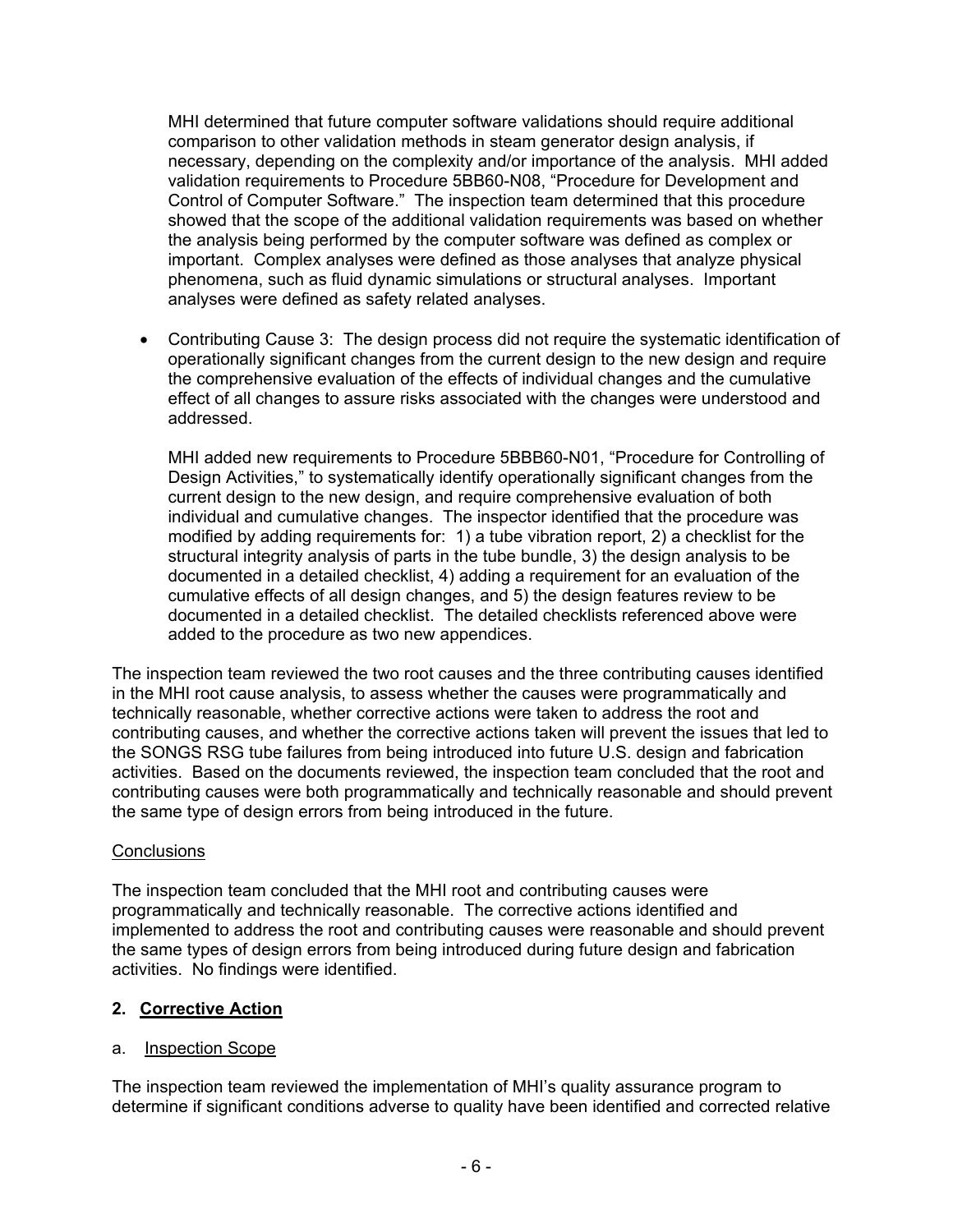to SONGS Unit 2 and Unit 3 RSG tube failures. Also, the Inspection team looked into whether the corrective actions taken to address the significant conditions adverse to quality identified in MHI's RCA were appropriate to resolve the significant conditions adverse to quality to preclude the types of design errors that led to the SONGS RSG tube failures from being introduced into future U.S. design and fabrication activities.

The NRC inspection team reviewed CAR written to support MHI's RCA results for SONGS RSG tube wear vibration issues. This included the review of the specific cause that led to the corrective actions, the extent of condition, and the preventive actions to preclude repetition.

#### b. Observations and Findings

MHI identified that they had issued 19 CARs related to corrective actions for the SONGS RSG tube wear. All CARs had been previously closed by MHI prior to this inspection. During the review of the MHI CARs, the Inspection team noted that CARs-12-028, 12-037, 12-045, and 12-055 described deficiencies that were directly related to the lack of appropriate interface and coordination of design information among the participating design groups/sections within the MHI organization.

During the review of the MHI corrective actions, the team determined that the design interface control issue was addressed as part of these MHI CARS and specifically relates to the design interface control between the MHI Steam Generator Design Section and the MHI Takasago Research and Development Center.

#### CAR-12-028

CAR-12-028 was issued May 10, 2012, for using the incorrect fluid elastic velocity as input into the evaluation of FIVATS. Specifically, the SGDS had planned and documented that they had applied the analysis method of American Society of Mechanical Engineers (ASME) Code Section III Division 1, Non-Mandatory Appendix N-1300, "Flow Induced Vibration of Tubes and Tube Banks," in to the evaluation of flow induced vibration of the tubes. Flow velocity "V" used in the analysis is defined as gap velocity between the tubes as shown in the figure below, and the gap of tube arrangement in SONGS RSG should be defined as "P-D." (narrow gap - 1.0 inches). The MHI SGDS applied the different flow velocity which is defined by another gap (wide gap  $-1.73$  inches).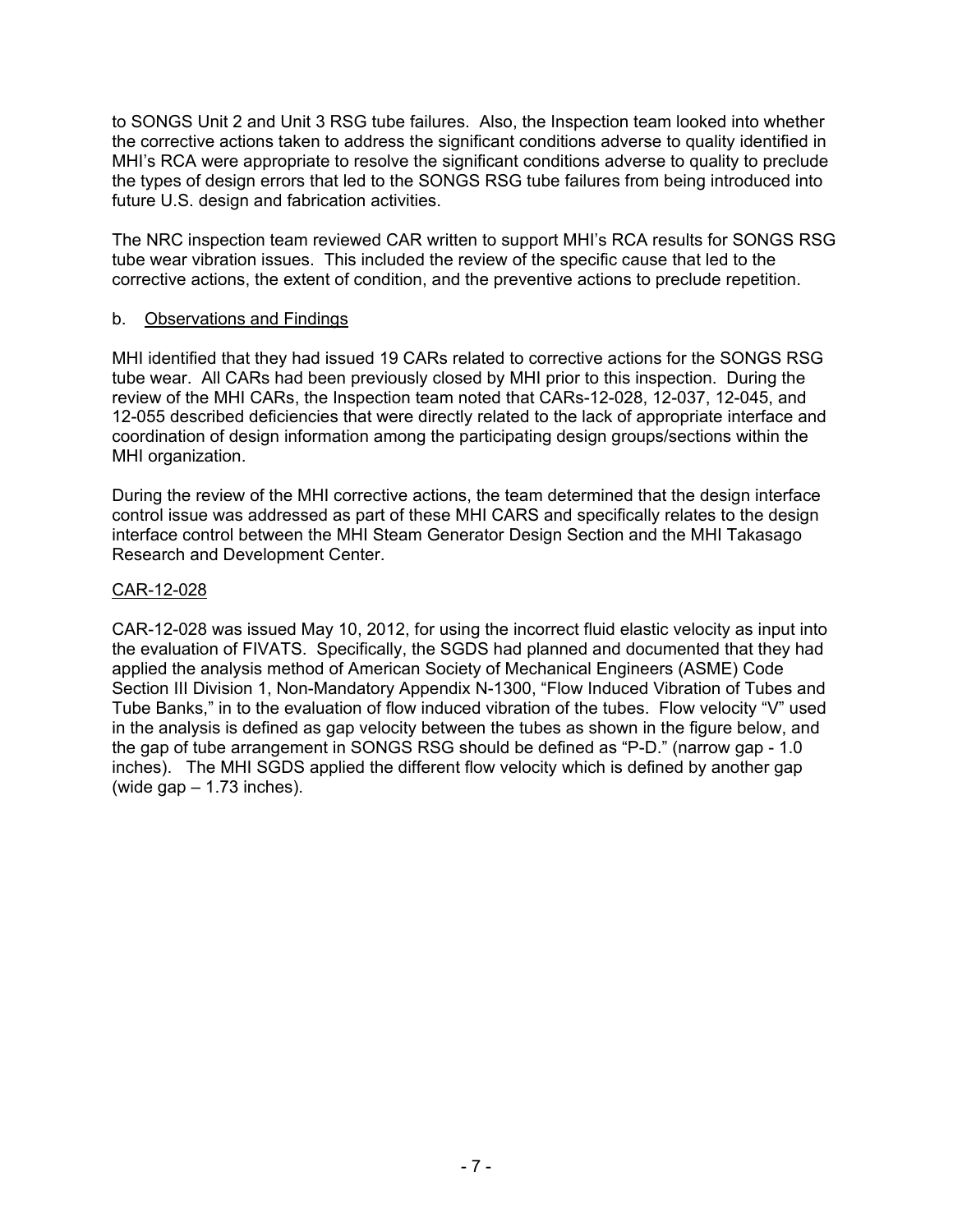

It is important to note that Takasago performs the thermal hydraulic analysis (FIT-III) for the steam generators and provides the output to MHI SGDS in the form of a spreadsheet containing various technical information, including gap velocities. The spreadsheet information is used for input into the vibration model which is performed by the SGDS group. The velocity output from FIT-III is based on the wide gap, which is different from the gap velocity defined in the ASME code for a triangular array. In order to calculate the gap velocity based on the narrow gap as defined in the ASME code, a post process conversion for the gap velocity was necessary. The SGDS thought that the gap velocities provided by Takasago were the narrow gap, whereas Takasago knew the velocities were the wide gap. The situation which resulted in the use of the wide gap flow velocity in the fluid elastic vibration analysis, which is different from the narrow gap velocity defined in ASME code, was due to inadequate design interface control. The design engineers in SGDS recognized the fluid elastic vibration analysis needed to be performed using the gap velocity based on the narrow gap as defined by the ASME code.

At the time of the design of the SONGS RSGs, the FIT-III code program manual did not provide an explanation or definition of which velocity was provided as an output (based on the wide or narrow gap). Furthermore, the SGDS procurement specification for FIT-III analysis that was provided to Takasago failed to include a clear description of the requirements to output the narrow gap velocity defined in the ASME code.

The Inspection team identified these issues as Nonconformance 99901030/2013-201-01 for MHI's failure to ensure adequate design interface control between the MHI SGDS and the Takasago Research & Development Center related to the thermal hydraulic and vibration analyses used for aspects of the SONGS RSG design. Specifically, the output of the FIT-III thermal and hydraulic code and input to the FIVATS vibration analysis code were not verified to be in accordance with MHI design requirements. MHI failed to convert the wide gap flow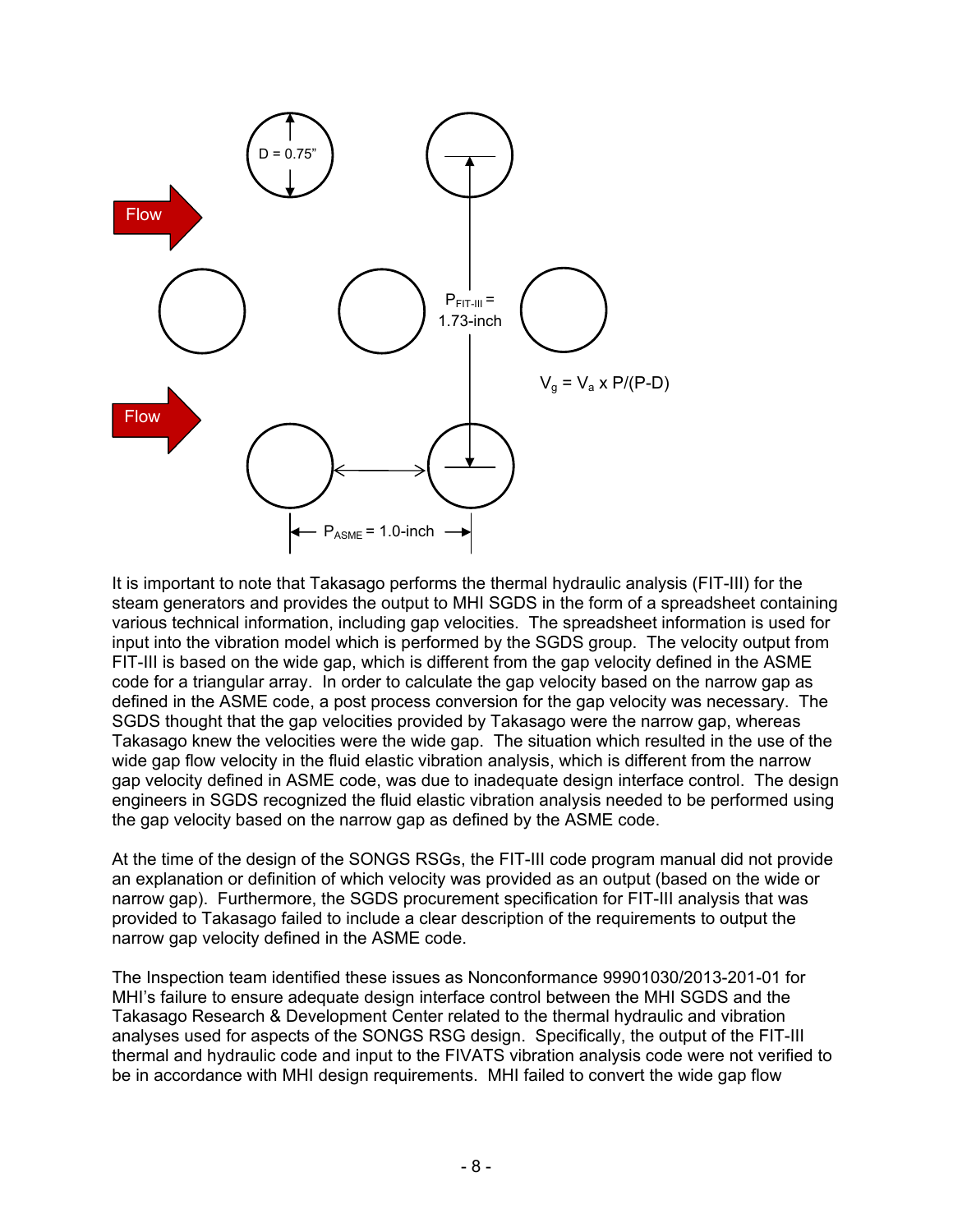velocity output results from the FIT-III analysis to narrow gap flow velocities needed as input for the FIVATS vibration analysis code.

As a result of certain deficiencies identified in CAR-12-028, MHI issued CARs-12-045, and 12-055 to address some of the contributing causes addressed in CAR-12-028.

### CAR-12-045

CAR-12-045 was generated on October 15, 2012, to identify that proper user documentation for the FIT-III computer code, used to calculate gap velocity was not provided to the user. Specifically, the user documentation for FIT-III did not provide a definition of gap velocity and acceptable ranges for calculation parameters. As part of the extent of condition, MHI reviewed all the software used during the design of SONGS RSG to identified additional software that was developed by Takasago. For the software identified along with FIT-III, MHI revised the user manual for each of the software programs. The FIT-III manual was revised to include the gap definition for the velocity and applicable parameter ranges. As part of the corrective action taken, MHI confirmed and documented objective evidence that the user documents of both vibration analysis software (IVHET and FIVATS) that use FIT-III output as input, shall include input/output specification to ensure that the correct gap velocity is being used.

### CAR-12-055

CAR-12-055 was issued on September 3, 2012, as a result of an audit finding performed during a 2012 periodic joint U.S. utility audit. MHI did not provide a description of system limitations for the use of FIT-III (both the user manual and verification report) and did not provide clear guidance to distinguish between applications when using Department Procedure 5BB60-N08, "Procedure for Development and Control of Computer Software." The FIT-III software documentation did not include any limitations specific to the output range. During the development of the FIT-III documentation by SGDS, the engineers failed to recognize the necessity to provide a clear description of the importance of validated output range and that the software should be used only within the validated output ranges. As a result, the description of the system limitations included in the documentation used during the design of the SONGS RSG, did not explicitly state that the software should only be used within the validated output ranges.

During the process of evaluating CAR 12-055, the MHI SGDS engineers recognized that the MHI Quality Assurance Manual, section 1.3.7.1.1, includes requirements for use of computer software as required by ASME NQA-1a-2009 (Quality Assurance Requirements for Nuclear Facility Applications). MHI SGDS engineers did not provide adequate description to implement controls for the following requirements in 5BB60-N08: (a) the computer program shall be verified to show that its produces correct solutions for the encoded mathematical model within defined limits for each of the parameters employed and (b) the encoded mathematical model shall be shown to produce valid solutions to the physical problem associated with the particular application.

MHI corrected the failure of the SGDS engineers to recognize the requirements for use of computer software as described in NQA-1 by revising the FIT-III software documents to include system limitations. Also, Procedure 5BB60-N08 was revised to include specific controls to implement the requirements of NQA-1. At the time of the inspection, MHI presented objective evidence of the updated documents and the completion of the indoctrination to all the affected personnel as a result of the revision to the documents. Finally, as part of the extent of condition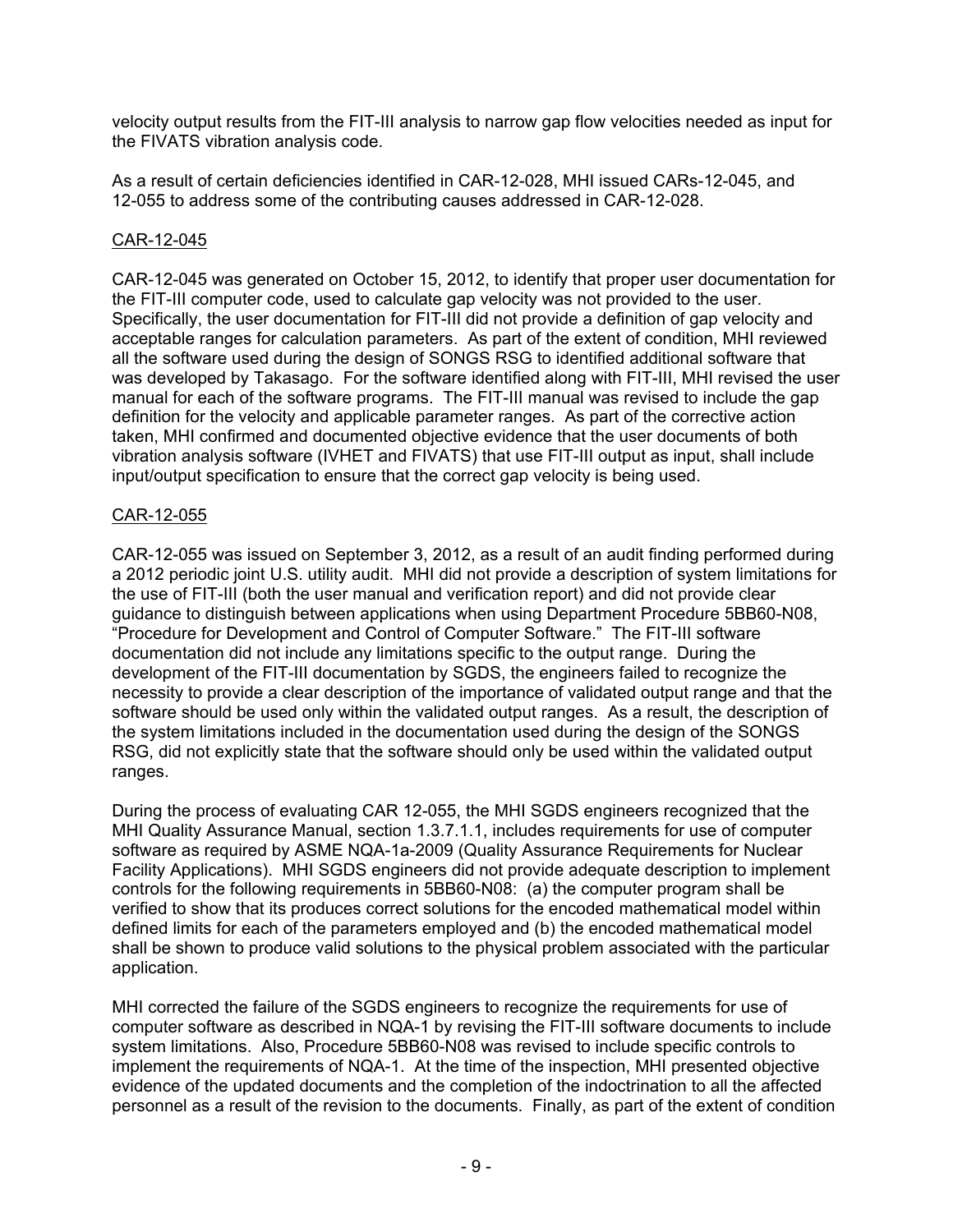review, MHI took action to evaluate all the software uses across the different design centers and revised their respective procedures as applicable.

### CAR-12-037

CAR 12-037 was issued on June 28, 2012, as a result of SGDS engineers omitting five commercial software analysis programs that required commercial grade dedication as part of CAR-11-012 implementation. Specifically, the SGDS engineers failed to properly evaluate if existing software that was acquired before the implementation of the software control procedure required commercial grade dedication to be performed. MHI did not recognize that the FIT-III, FIVATS and IVHET being used for the safety-related flow induced vibration analysis for the SONGS RSG design activity. At the time of the CAR-11-012 evaluation of the software analysis programs requiring dedication, SGDS did not categorize the software computer programs (FIT-III, FIVATS, and IVHET) as safety-related because the analysis was categorized as non-mandatory in accordance with the ASME code Non-Mandatory Appendix N-1300. Using that judgment SGDS did not to perform a commercial grade dedication of the software (FIT-III, FIVATS, and IVHET) used to calculate the flow induced vibration. As a result of this error, as part of CAR-12-037 corrective actions, MHI dedicated all the software and performed an extent of condition to verify there were not any other commercial software programs that were omitted and needed to be dedicated. Also, the SGDS design engineers were trained as to the proper classification that flow induced vibration analysis is considered a safety related activity.

# c. Conclusion

The inspection team found that the corrective actions taken to the address the root and contributing causes were reasonable and should prevent the same type of design errors from occurring during future design and fabrication activities. However, the Inspection team identified Nonconformance 99901030/2013-201-01 for MHI's failure to ensure adequate design interface control between the MHI Steam Generator Design Section and the Takasago Research and Development Center related to the thermal hydraulic and vibration analyses used for aspects of the SONGS RSG design

# **3. Entrance and Exit Meetings**

On August 5, 2013, the Inspection team discussed the scope of the inspection with Mr. Ikuo Otake, MHI Quality Assurance Department Manager, other MHI staff members and MNES staff at MNES offices in Arlington, Virginia. On August 9, 2013, the Inspection team presented the inspection results and observations during an exit meeting with MHI and MNES staff. The attachment to this report lists the entrance and exit meeting attendees, as well as those individuals interviewed by the Inspection team.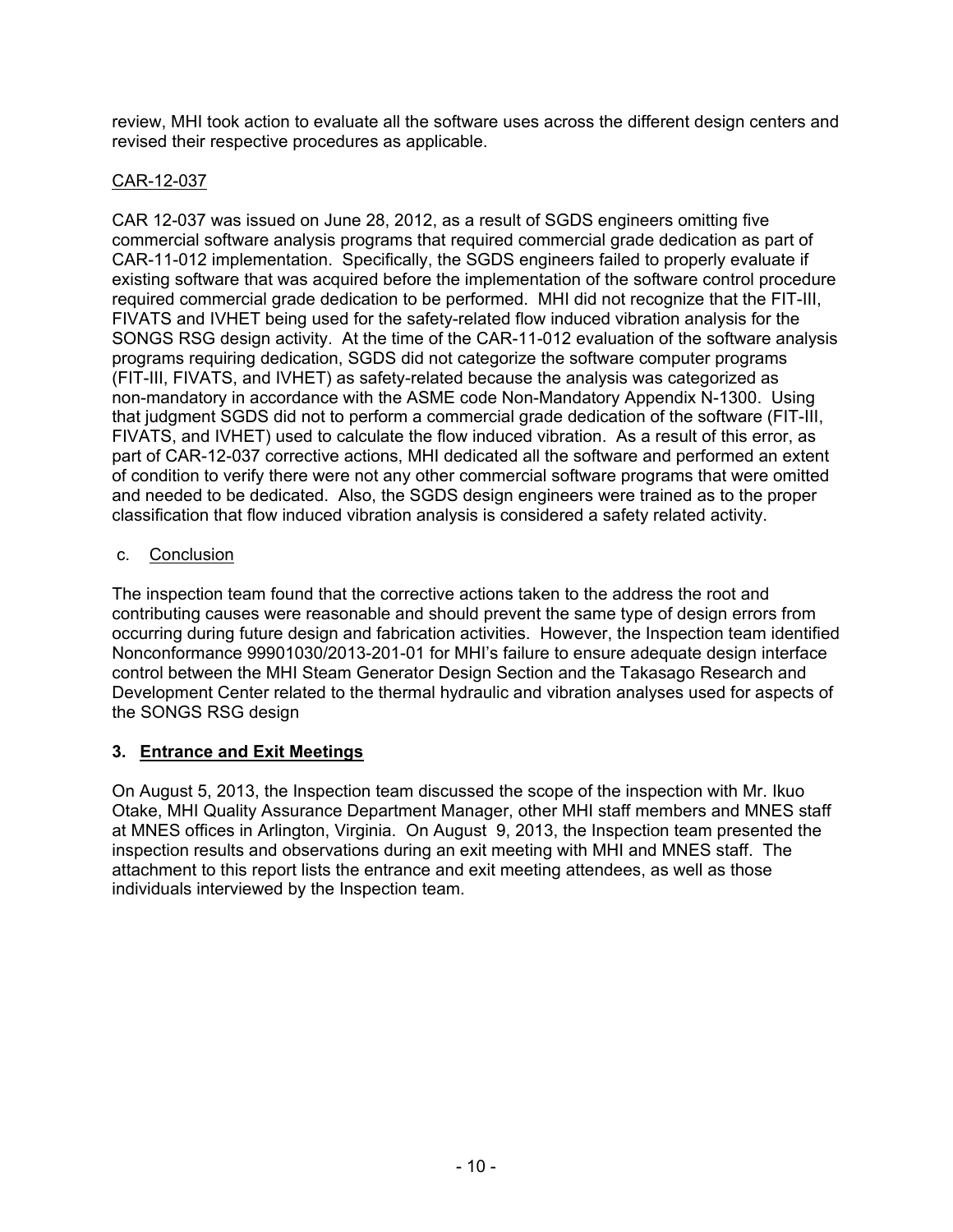### **ATTACHMENT**

### 1. **ENTRANCE / EXIT MEETING ATTENDEES AND PERSONS CONTACTED**

| <b>Name</b>             | Organization | <b>Email</b>                    | <b>Entrance</b> | <b>Exit</b> |
|-------------------------|--------------|---------------------------------|-----------------|-------------|
| <b>Richard McIntyre</b> | NRC/NRO      | Richard.McIntyre@nrc.gov        | X               | X           |
| Laura Dudes             | NRC/NRO      | Laura.Dudes@nrc.gov             | $\chi$          | X           |
| <b>Emmett Murphy</b>    | NRC/NRR      | Emmett.Murphy@nrc.gov           | $\mathsf{X}$    | $\sf X$     |
| Andrew Johnson          | NRC/NRR      | Andrew.Johnson@nrc.gov          | $\chi$          | X           |
| Jonathan Ortega         | NRC/NRO      | Jonathan.Ortega-Luciano@nrc.gov | $\sf X$         | $\sf X$     |
| Edward H. Roach         | NRC/NRO      | Edward.Roach@nrc.gov            | X               | X           |
| Greg Werner             | NRC/R-IV     | Greg. Werner@nrc.gov            |                 | X           |
| Ikuo Otake              | MHI          | Ikuo Otake@mhi.co.jp            | $\mathsf{X}$    | X           |
| Hitoshi Kaguchi         | <b>MNES</b>  | Hitoshi Kaguchi@mnes-us.com     | $\mathsf{X}$    | X           |
| M. Vann Mitchell        | <b>MNES</b>  | Vann Mitchell@mnes-us.com       | $\sf X$         | X           |
| <b>Frank Gillespie</b>  | <b>MNES</b>  | FrankGillespie@mnes-us.com      | $\mathsf{X}$    |             |
| Kathleen L. Horvat      | <b>MNES</b>  | Kathy Horvat@mnes-us.com        |                 | X           |
| <b>Bruce Hinkley</b>    | Consultant   | BHink20@aol.com                 | $\mathsf{X}$    | $\sf X$     |
| John O'Neill            | Pillsbury    | John.ONeill@pillburylaw.com     |                 | X           |

### **2. INSPECTION PROCEDURES USED**

Inspection Procedure 43003, "Reactive Inspection of Nuclear Vendors," dated April 25, 2011

### **3. LIST OF ITEMS OPENED, CLOSED, AND DISCUSSED**

| Item Number               | Status | <u>Type</u> | Description          |
|---------------------------|--------|-------------|----------------------|
| 99901030/2013-201-01 Open |        | <b>NON</b>  | <b>Criterion III</b> |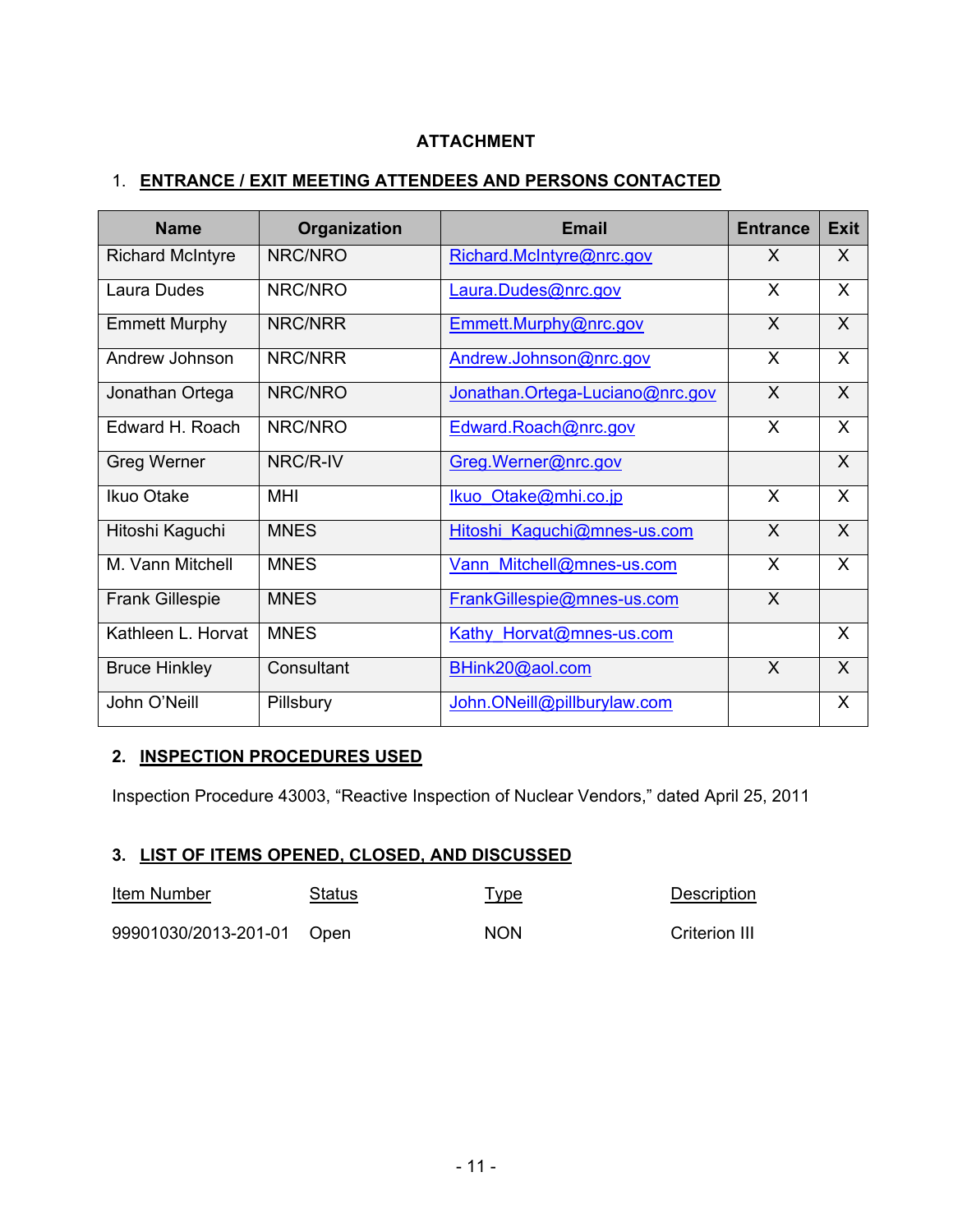# **4. DOCUMENTS REVIEWED**

| Document<br>Number | <b>Title</b>                                                                                                                                                                                                                                                                 | <b>Revision/Date</b>           |
|--------------------|------------------------------------------------------------------------------------------------------------------------------------------------------------------------------------------------------------------------------------------------------------------------------|--------------------------------|
|                    | <b>Design Review Meeting</b>                                                                                                                                                                                                                                                 | December 14,<br>2005           |
|                    | Design Review Meeting #2 and Technical Discussion<br>Report                                                                                                                                                                                                                  | February $14 - 17$ ,<br>2005   |
|                    | <b>Technical Discussion Action Items</b>                                                                                                                                                                                                                                     | May 23, 2005                   |
|                    | Design Review Meeting, May 24 - 25, 2005 in Kobe,<br>Japan                                                                                                                                                                                                                   | May 24 - 25, 2005              |
|                    | Record of Technical Discussion and Design Review<br>Meetings The week of July 11, 2005 in Kobe, Japan                                                                                                                                                                        | Week of July 11,<br>2005       |
|                    | Design Review and Technical Meetings August 17 - 20,<br>2005, Attachment 8, "Technical Discussion on RSG<br>Performance Topics on Aug. 2005"                                                                                                                                 | August 17 - 20,<br>2005        |
|                    | DRM #6, Record of Design Review and Technical<br>Meetings, October 17-21, 2005 in Kobe, Japan,<br>Attachment 6, "Design Review of Anti-Vibration Bar"                                                                                                                        | October 17 - 21,<br>2005       |
|                    | Record of Technical Discussion Meeting December 5-9,<br>2005 in Kobe Japan, Attachment 18, "Technical<br>Discussion of Anti-Vibration Bar Fabrication," Slide 37,<br>"Comparison between average gap flow velocity in U-<br>bend region of SONGS and that of domestic plant" | December $5-9$ ,<br>2005       |
|                    | Record of the #8 Design Review and Technical Meeting<br>March 13-17, 2006 in Kobe, Japan                                                                                                                                                                                     | March 13-17, 2006              |
|                    | MHI Programmatic Root Cause - Draft                                                                                                                                                                                                                                          | July 6, 2012                   |
|                    | MHI Programmatic Root Cause - Draft                                                                                                                                                                                                                                          | August 10, 2012                |
|                    | MHI Programmatic Root Cause - Draft                                                                                                                                                                                                                                          | August 30, 2012                |
|                    | MHI Programmatic Root Cause - Draft                                                                                                                                                                                                                                          | August 26, 2012                |
|                    | [Programmatic] Root Cause Analysis Report for tube<br>wear identified in the Unit 2 and Unit 3 Steam<br>Generators of San Onofre Nuclear Generating Station                                                                                                                  | Revision 0<br>October 12, 2012 |
|                    | Letter from Dwight E. Nunn, Vice President SCE to Akira<br>Sawa, General Manager, MHI, LTD<br>Subject: Replacement Steam Generators San Onofre<br>Nuclear Generating Stations, Units 2 & 3                                                                                   | November 30,<br>2004           |
|                    | Letter from Akira Sawa, General Manager, MHI, LTD.,<br>to Dwight E. Nunn, Vice President SCE<br>Subject: Replacement Steam Generators San Onofre<br>Nuclear Generating Stations, Units 2 & 3                                                                                 | March 18, 2005                 |
|                    | RCA PowerPoint Presentation, "Summary of 'Root<br>Cause Analysis for tube wear identified in the Unit 2 and<br>Unit 3 Steam Generators of San Onofre Nuclear<br>Generating Station (UES-20120254 R0"                                                                         | October 19, 2012               |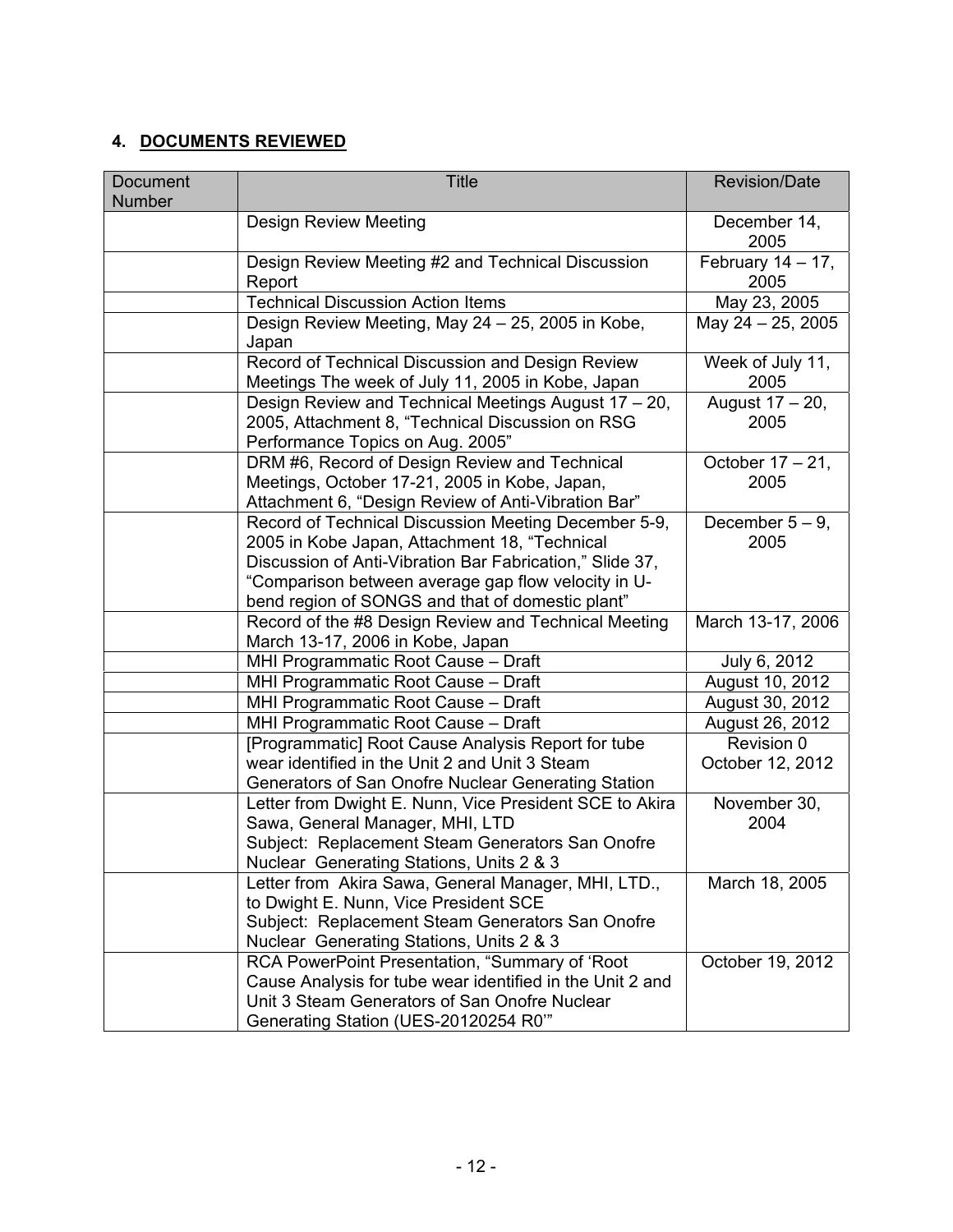| Document<br><b>Number</b> | <b>Title</b>                                                                                                                                                           | <b>Revision/Date</b>                   |
|---------------------------|------------------------------------------------------------------------------------------------------------------------------------------------------------------------|----------------------------------------|
|                           | Email to Paul Langford from MHI on the December 2005<br>Technical Discussion Meeting - Attachment 18,<br><b>Technical Discussion of Anti-Vibration Bar Fabrication</b> | November 28,<br>2005                   |
|                           | Email from Paul Langford to MHI, "Review Request:<br>Meeting Material for AVB Fabrication [Attachment 18]"                                                             | November 30,<br>2005                   |
| 5BB60-N07                 | ASME Code Job Procedure for Design Verification                                                                                                                        | Revision 1<br>March 27, 2012           |
| 5BB60-N08                 | Procedure for Development and Control of Computer<br>Software                                                                                                          | <b>Revision 4</b><br>October 11, 2012  |
| 5BBB60-N01                | Procedure for Controlling of Design Activities                                                                                                                         | Revision 0<br>May 31, 2011             |
| 5BBB60-N01                | Procedure for Controlling of Design Activities                                                                                                                         | Revision 9<br>May 31, 2012             |
| 5ZD91-53(1)               | RCA (Root Cause Analysis) Procedure                                                                                                                                    | Revision 1<br>February 17, 2012        |
| KAE-20050029              | <b>Design Consultation</b>                                                                                                                                             | Revision 3<br>May 19, 2005             |
| KAE-20050098              | <b>Design Consultation</b>                                                                                                                                             | Revision 0<br>October 21, 2005         |
| KAE-20050098              | <b>Design Consultation</b>                                                                                                                                             | Revision 1<br>October 21, 2005         |
| KAE-20060041              | <b>Design Consultation</b>                                                                                                                                             | Revision 0<br>April 5, 2006            |
| KAE-20060060              | <b>Design Consultation</b>                                                                                                                                             | <b>Revision 4</b><br>April 28, 2006    |
| KAE-20060125              | <b>Design Consultation</b>                                                                                                                                             | Revision 0<br>August 7, 2006           |
| KAE-2007004               | <b>Design Consultation</b>                                                                                                                                             | Revision 0<br>February 9, 2007         |
| KAS-20050201              | FIT-III Code Validation Report                                                                                                                                         | <b>Revision 2</b><br>August 25, 2005   |
| KAS-20050202              | FIT-III Code Description Note (Code User's Manual)                                                                                                                     | <b>Revision 1</b><br>September 1, 2005 |
| KAS-20120302              | FIT-III Code Validation and Qualification Report                                                                                                                       | <b>Revision 1</b><br>October 4, 2012   |
| KAS-20120303              | FIT-III Code Description Note (Code User's Manual)                                                                                                                     | Revision 2<br>October 4, 2012          |
| L5-04FZ802                | <b>Certification of Design Report</b>                                                                                                                                  | Revision 1<br>June 5, 2007             |
| L5-04GA428                | Design of Anti-Vibration Bar                                                                                                                                           | Revision 5<br>September 30,<br>2005    |
| L5-04GA504                | <b>Evaluation of Tube Vibration</b>                                                                                                                                    | Revision 5<br>February 25, 2005        |
| L5-04GA588                | <b>Supplemental Technical Evaluation Report</b>                                                                                                                        | Revision 0<br>October 22, 2012         |